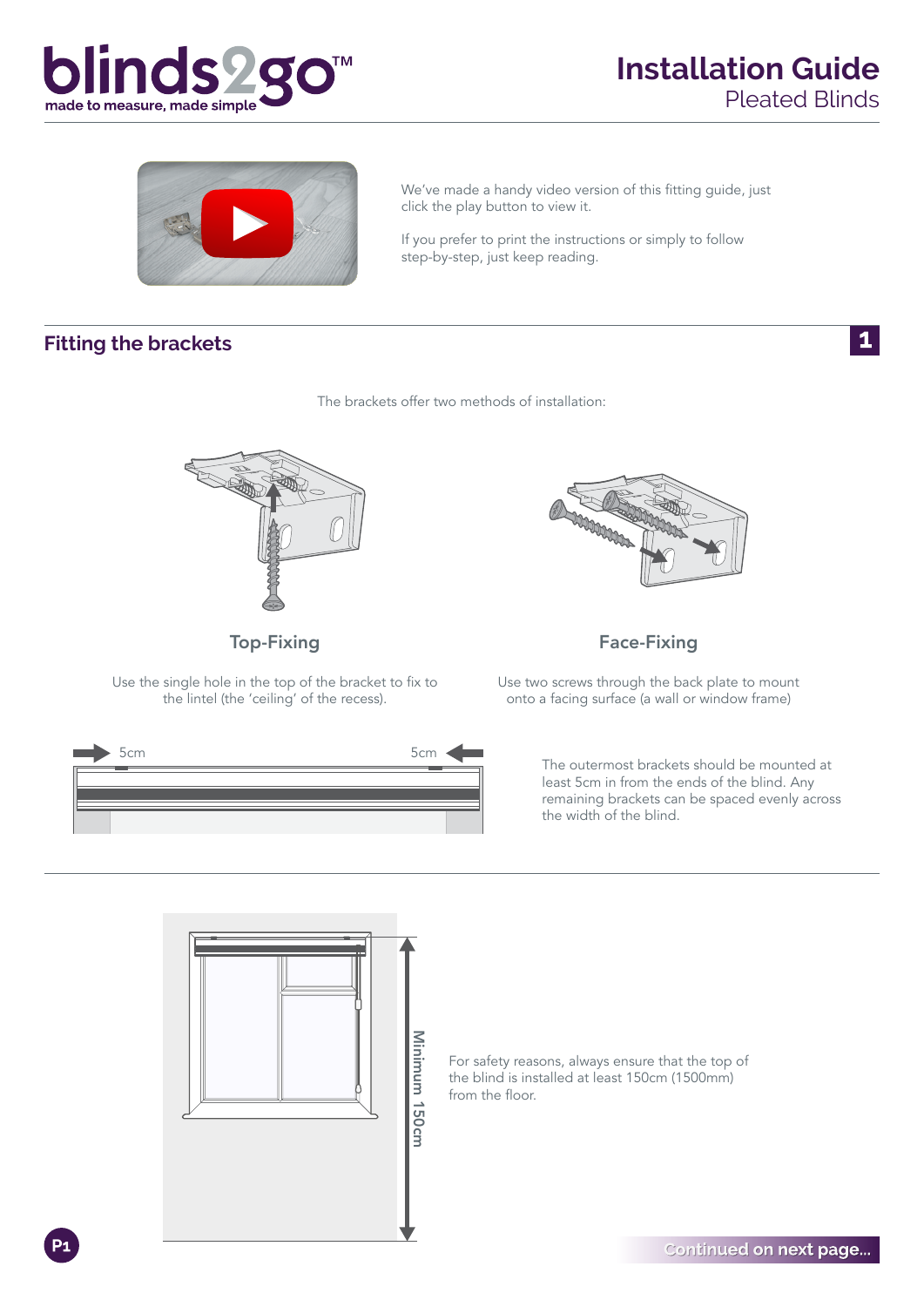## blinds2g made to measure, made simple

### **Installation Guide**

Pleated Blinds

 $\overline{2}$ 

#### **Fitting the blind**



Push the back of the headrail upwards to lock it into the back of the bracket.



To release the blind from the brackets at any point after installing, push firmly against the blind's headrail and twist the back of the headrail downwards to release it from the back of the brackets.

#### **If you upgraded to a Click2Fit™ rail**



We've even made a handy video guide for fitting your blind with a Click2Fit™ rail, check it out here or keep reading...



Hold the Click2Fit™ rail up against the top of the recess, then push the lever firmly upwards until the rail snaps into place. If the rail is not quite tight enough then this can be easily adjusted:



At the end of the rail opposite to the lever there is an adjustment block that allows you to fine-tune the fitting of the rail. Use a flat-head screwdriver to twist the small red plugs in toward the centre of the rail. Slide the block out of the rail by a few millimetres, then twist the red plugs back into their original position to fix the block in place. Make small adjustments only, repeating as necessary for a tight fit.

Friction plates are provided with the fittings, but these are only necessary if you find that the Click2Fit™ rail slips against the wall of your recess once the blind is fitted.



To fit them, peel the covers from the sticky pads on the back, then stick one to each end of the Click2Fit™ rail, as shown.



**Continued on next page...** 

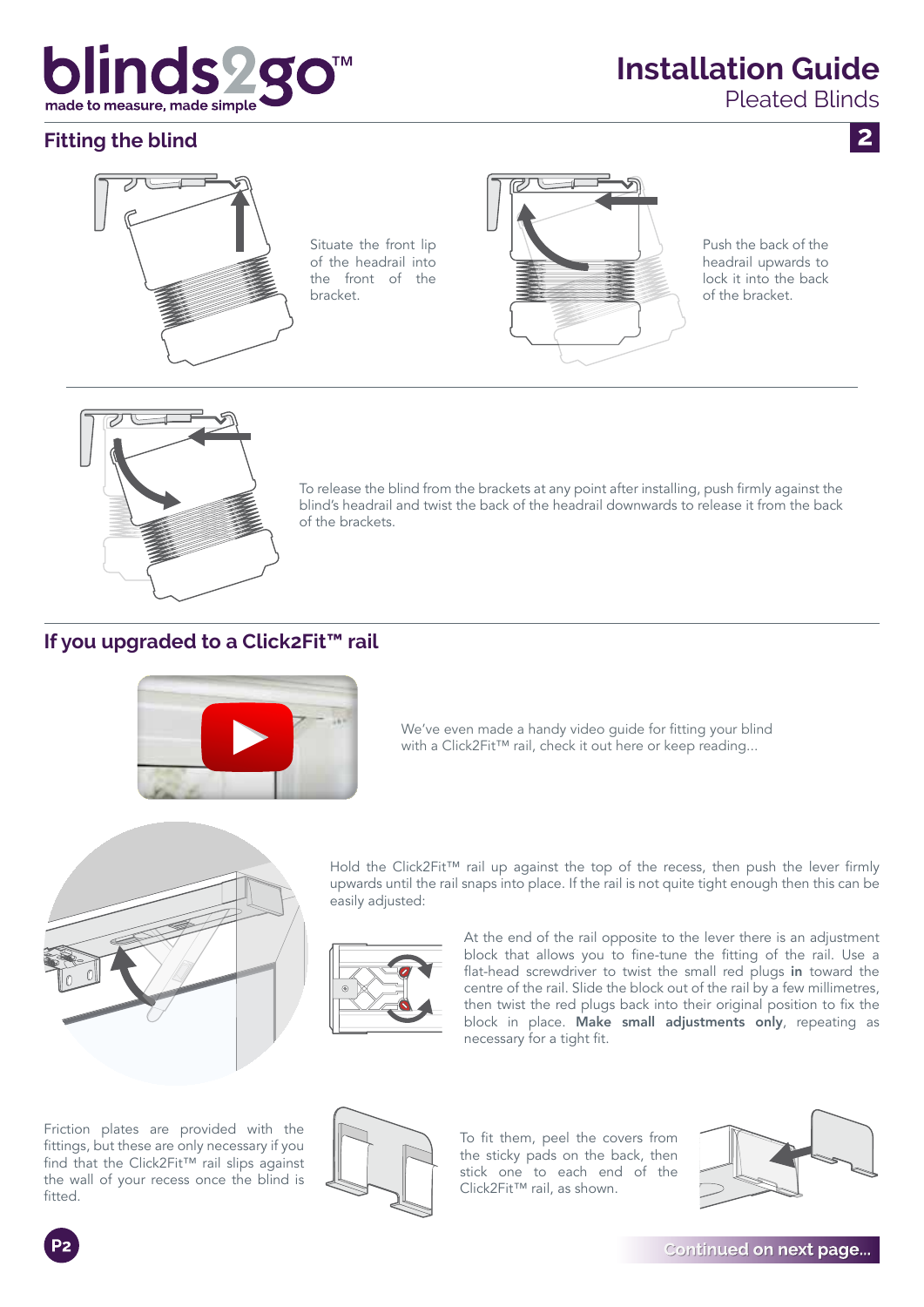## blinds2 made to measure, made simple

### **Installation Guide**

Pleated Blinds

 $\overline{2}$ 

# **Fitting the blind**

### Fitting the blind<br>
Cord Condenser<br>
Ch**ild Safety**

A breakaway cord condenser is pre-fitted to the lift cords so that when a horizontal force is applied to the cords above the condenser, it safely breaks away, eliminating any hazardous loops.

### **Top Tip**

The design of the condenser can vary, so don't worry if yours doesn't look exactly like the illustration. Both designs do the same job and clip back together in the same way.



#### If the cord condenser is pulled apart:

- Untwist the cords so that they're nice and straight.
- Slot the cords into the channel in the centre of one half of the consenser. If your condenser • differs slightly from the diagram, don't worry, just slot any cords that aren't already tied into place inside in the same way.
- Click the two halves back together, ensuring there is no loose thread trapped at the edges of the condenser.







**WARN** Young children can be strangled by loops

in pull cords, chains, tapes and inner cords that operate the product.

To avoid strangulation and entanglement, keep cords out of the reach of young children. Cords may become wrapped around a child's neck.

Move beds, cots and furniture away from window covering cords.

Do not tie cords together. Make sure cords do not twist and create a loop.